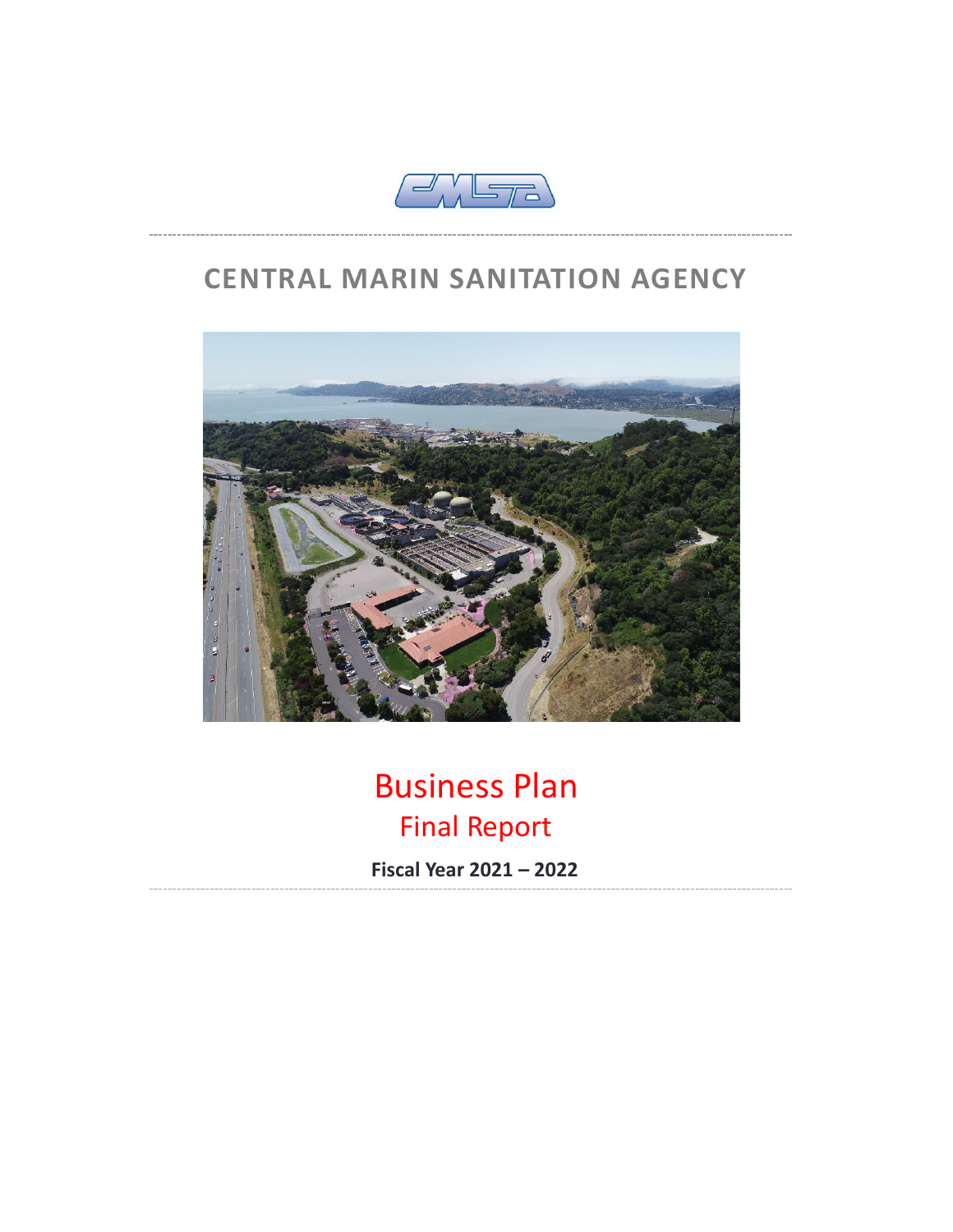

# Agency's Mission, Vision, and Values



### **MISSION**

#### **WHAT THE AGENCY DOES**

Central Marin Sanitation Agency protects the environment and public health and is integral to the community by providing wastewater, environmental, and resource recovery services.

### **VISION**

#### **WHERE THE AGENCY WANTS TO BE IN THE FUTURE**

Central Marin Sanitation Agency will be a forward-thinking organization by providing innovative and effective wastewater services, capturing and utilizing renewable resources, and implementing sustainable solutions for an enhanced quality of life.



#### **KEY STATEMENTS THAT DESCRIBE THE IDEALS OF THE AGENCY**

CMSA values...

- Continuous regulatory compliance to protect the environment.
- Sound financial practices.
- Effective asset management.
- A safe and healthy workplace.
- Creating job satisfaction within a diverse workforce.
- Engaging public outreach and educational programs.
- Leadership, partnerships, teamwork, and collaboration.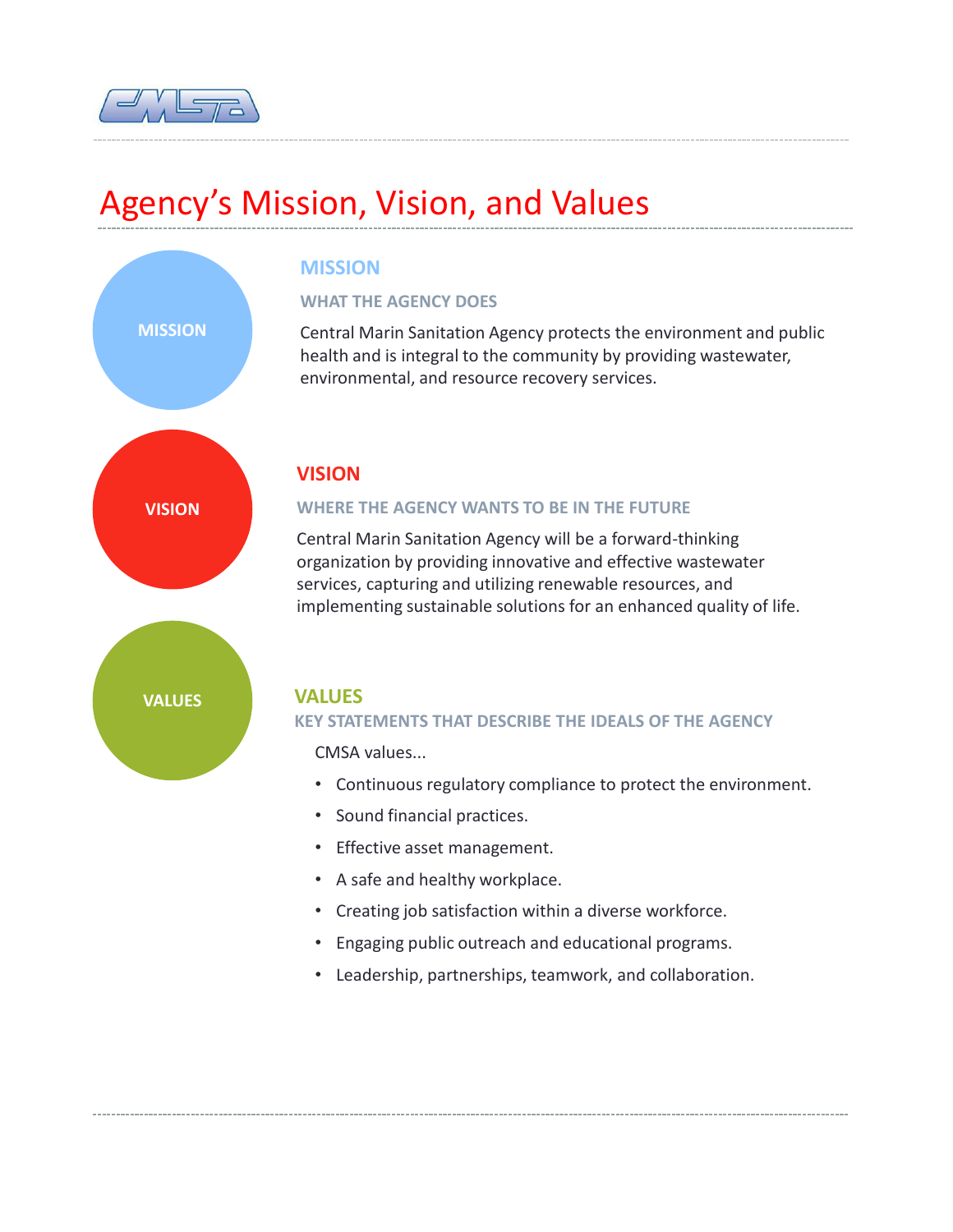| <b>GOAL ONE</b>      | CMSA will effectively operate and maintain its treatment facilities in compliance with changing<br>regulations. |                 |                                                                                                                                                           |
|----------------------|-----------------------------------------------------------------------------------------------------------------|-----------------|-----------------------------------------------------------------------------------------------------------------------------------------------------------|
| Objective 1.1        | Maintain high performance of the treatment facility's operational processes                                     |                 |                                                                                                                                                           |
| Action:              | Comply with all Agency regulatory<br>requirements                                                               | <b>COMPLETE</b> | Achieved 100 percent compliance with all<br>Agency permit requirements.                                                                                   |
| Action:              | Receive the National Association of<br>Clean Water Agencies (NACWA) Gold<br>Award                               | <b>COMPLETE</b> | Application submitted in April 2022 and<br>award received in August 2022.                                                                                 |
| Action:              | Submit a report of waste discharge<br>for the Agency's 2022 NPDES permit<br>reissuance                          | <b>COMPLETE</b> | Our project team worked with a<br>regulatory consultant to prepare the<br>report that was submitted to the RWQCB<br>in April 2022.                        |
| <b>Objective 1.2</b> | Manage the Agency's equipment and assets consistent with CIP and maintenance programs                           |                 |                                                                                                                                                           |
| Action:              | Perform top-end maintenance on 750<br>KW cogeneration engine                                                    | <b>COMPLETE</b> | Top-end maintenance was performed in<br>early 2022.                                                                                                       |
| Action:              | Complete aeration basin gates<br>rehabilitation                                                                 | <b>ONGOING</b>  | Five replacement gates were installed in<br>FY22, and two replacement gates were<br>procured and are currently being<br>installed.                        |
| Action:              | Biosolids hopper evaluation                                                                                     | <b>ONGOING</b>  | Repair implementation plan is being<br>prepared to correct the identified hopper<br>structural deficiencies.                                              |
| Action:              | Install emergency generator<br>connection and HVAC system at main<br>switchgear                                 | DELAYED         | Main switchgear emergency generator<br>connection was installed in summer 2021<br>and the HVAC system will be installed in<br>summer 2022.                |
| Objective 1.3        | Deliver critical and high priority Agency capital projects                                                      |                 |                                                                                                                                                           |
| Action:              | Begin construction of rehabilitation<br>of secondary clarifiers 1 and 4                                         | <b>COMPLETE</b> | Project design was completed, a<br>contractor was selected, and<br>construction began in May 2022.                                                        |
| Action:              | Complete cogeneration system<br>installation project                                                            | <b>ONGOING</b>  | The vast majority of the project<br>construction was completed, and<br>completion of the few remaining items is<br>pending PG&E Interconnection Approval. |
| Action:              | Complete replacement of<br>Administration roof                                                                  | <b>COMPLETE</b> | Project was completed in the fall of 2021.                                                                                                                |
| Action:              | Construct RAS pump installation<br>project                                                                      | <b>COMPLETE</b> | Project was completed in the spring of<br>2022.                                                                                                           |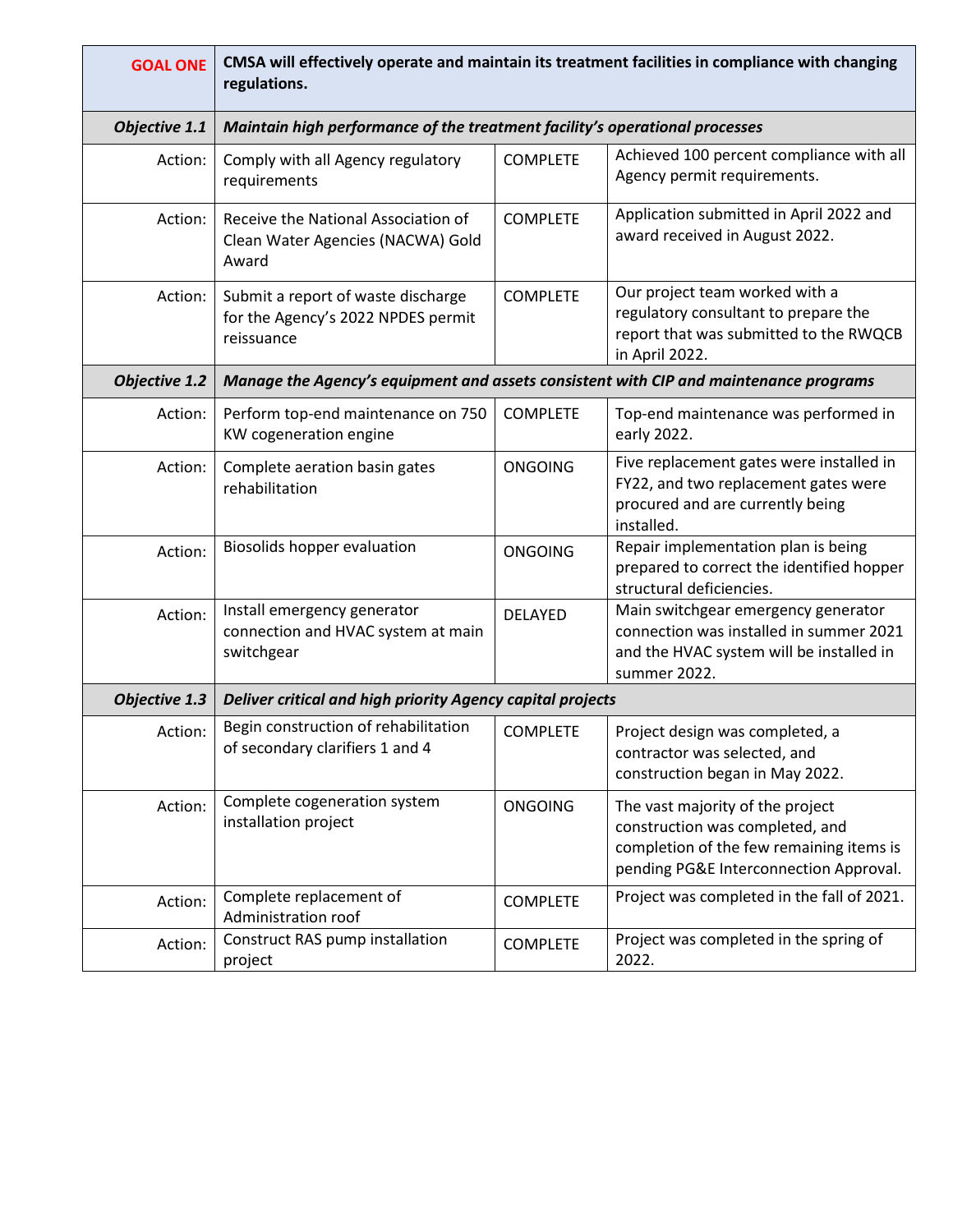| <b>GOAL TWO</b>      | CMSA will continually improve financial management practices to ensure transparency,<br>financial sustainability, and sound fiscal principles.         |                 |                                                                                                                                                                |  |
|----------------------|--------------------------------------------------------------------------------------------------------------------------------------------------------|-----------------|----------------------------------------------------------------------------------------------------------------------------------------------------------------|--|
| Objective 2.1        | Regularly evaluate existing fiscal practices and procedures and develop new procedures as<br>necessary                                                 |                 |                                                                                                                                                                |  |
| Action:              | Prepare remaining procedures for the new<br>financial system                                                                                           | <b>ONGOING</b>  | Financial system procedures are being<br>prepared and will be finalized by<br>December 2022.                                                                   |  |
| Action:              | Utilize the financial system to reduce<br>reliance on separately maintained<br>spreadsheets                                                            | <b>ONGOING</b>  | Financial system is being utilized in<br>lieu of spreadsheets, and project<br>numbers for capital assets and payroll<br>will be in full use by September 2022. |  |
| Action:              | Document detailed budget development<br>process                                                                                                        | <b>COMPLETE</b> | 2-Year budget worksheet templates<br>with instructions were developed.                                                                                         |  |
| <b>Objective 2.2</b> | Use financial system Project Accounting for capital and maintenance projects                                                                           |                 |                                                                                                                                                                |  |
| Action:              | Train staff on use of project accounting                                                                                                               | <b>DELAYED</b>  | Project accounting will be developed<br>this summer and staff training will be<br>completed by September 2022.                                                 |  |
| <b>Objective 2.3</b> | Prepare transparent financial documents                                                                                                                |                 |                                                                                                                                                                |  |
| Action:              | Prepare the Agency's FY22-FY23 budget<br>document in the Government Finance<br>Officers Association (GFOA) format and<br>submit to the GFOA for review | <b>COMPLETE</b> | Award application was submitted to<br>the GFOA and the award was received<br>in December 2021.                                                                 |  |
| Action:              | Prepare the Agency's Annual<br>Comprehensive Financial Report (ACFR),<br>and submit to the GFOA for review                                             | <b>COMPLETE</b> | Award application was submitted to<br>the GFOA in December 2021, and is<br>being reviewed by GFOA.                                                             |  |
| Action:              | Prepare the Agency's Popular Annual<br>Financial Report (PAFR), and submit to the<br><b>GFOA for review</b>                                            | <b>COMPLETE</b> | Award application was submitted to<br>the GFOA in December 2021, and is<br>being reviewed by GFOA.                                                             |  |
| <b>Objective 2.4</b> | Evaluate options to reduce unfunded pension liability                                                                                                  |                 |                                                                                                                                                                |  |
| Action:              | <b>Issue Pension Obligation Bonds</b>                                                                                                                  | <b>COMPLETE</b> | Closed transaction in April 2022.                                                                                                                              |  |
| Action:              | Establish a 115 Trust                                                                                                                                  | <b>COMPLETE</b> | Board approved in April 2022, and a<br>Trust was established with Keenan.                                                                                      |  |
| Action:              | Make additional contribution to CalPERS                                                                                                                | <b>COMPLETE</b> | UAL funding completed in April 2022.                                                                                                                           |  |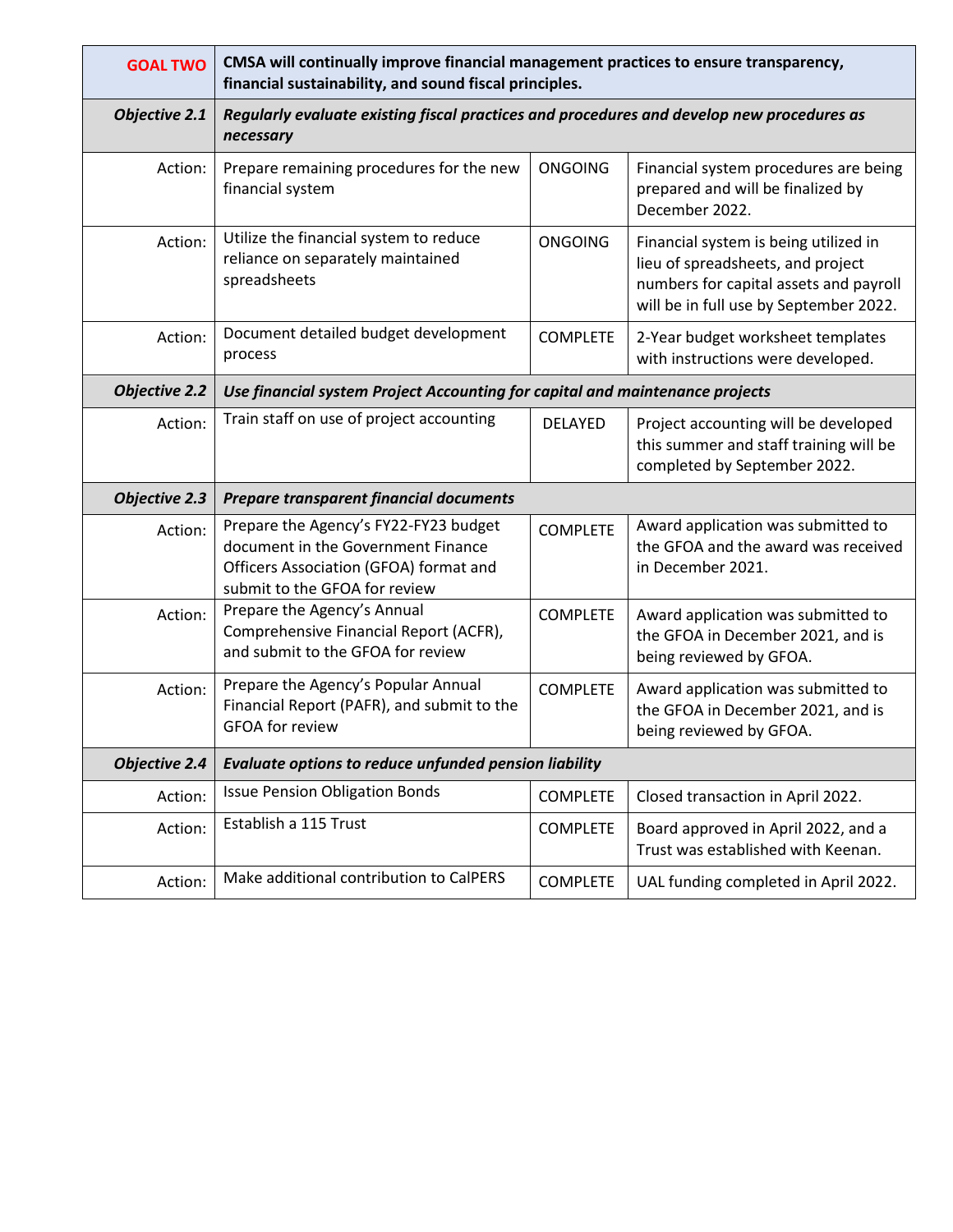| <b>GOAL THREE</b>    | CMSA will further develop resource recovery opportunities to achieve community,<br>environmental, and economic benefits. |                 |                                                                                                                                        |  |
|----------------------|--------------------------------------------------------------------------------------------------------------------------|-----------------|----------------------------------------------------------------------------------------------------------------------------------------|--|
| Objective 3.1        | Implement steps to enhance the Agency power delivery program                                                             |                 |                                                                                                                                        |  |
| Action:              | Obtain a Permission-to-Operate the new<br>Cogeneration system from PG&E                                                  | <b>ONGOING</b>  | Most PG&E Interconnection<br>review/testing tasks have been<br>completed and final Permission-to-<br>Operate is expected by July 2022. |  |
| Action:              | Receive MCE Power Purchase Agreement<br>commercial operating date                                                        | <b>DELAYED</b>  | To be completed as soon as PG&E<br>Permission-to-Operate is received.                                                                  |  |
| Action:              | Develop and execute a long-term service<br>agreement for Jenbacher engine                                                | <b>COMPLETE</b> | Agreement was developed, approved<br>by the Board, and then executed in<br>May 2022.                                                   |  |
| Action:              | Receive new external digester feedstocks<br>and monitor digester health                                                  | <b>ONGOING</b>  | New feedstocks from Republic<br>Services were tested and SBWMA<br>feedstocks are being received.                                       |  |
| Action:              | Design and begin construction of the FOG<br><b>Storage and Biogas Treatment Upgrades</b><br>Project                      | <b>ONGOING</b>  | 90 percent design was completed, and<br>the remaining design and construction<br>will be completed in FY23.                            |  |
| <b>Objective 3.2</b> | Increase the Agency's energy efficiency through implementation of the Power Monitoring<br>Program                        |                 |                                                                                                                                        |  |
| Action:              | Complete an in-house channel air blower<br>study and implement any beneficial<br>findings                                | <b>ONGOING</b>  | Work is in progress and will be<br>completed by the end of June 2022.                                                                  |  |
| Action:              | Select future equipment/area to perform<br><b>Energy Efficiency studies</b>                                              | <b>COMPLETE</b> | Organic Waste Receiving Station area<br>was selected for study in FY23.                                                                |  |
| Action:              | Develop and monitor baseline KPI's for<br>power delivery                                                                 | <b>ONGOING</b>  | Work is in progress and will be<br>completed by the end of June 2022.                                                                  |  |
| Objective 3.3        | Evaluate Sentry System to understand whether it provides an early warning for digester upsets                            |                 |                                                                                                                                        |  |
| Action:              | Review Sentry Data from the Pilot Digester<br>Study                                                                      | <b>COMPLETE</b> | Review of the Sentry data was<br>completed and presented at the<br>Annual CWEA conference in April<br>2022.                            |  |
| Action:              | Operate Sentry System on the Anaerobic<br><b>Digesters</b>                                                               | <b>ONGOING</b>  | Sentry units are being operated on<br>both anaerobic digesters.                                                                        |  |
| Action:              | Evaluate and decide on long-term Sentry<br>Lease/Purchase Plan                                                           | <b>COMPLETE</b> | Sentry units were purchased in<br>December 2021.                                                                                       |  |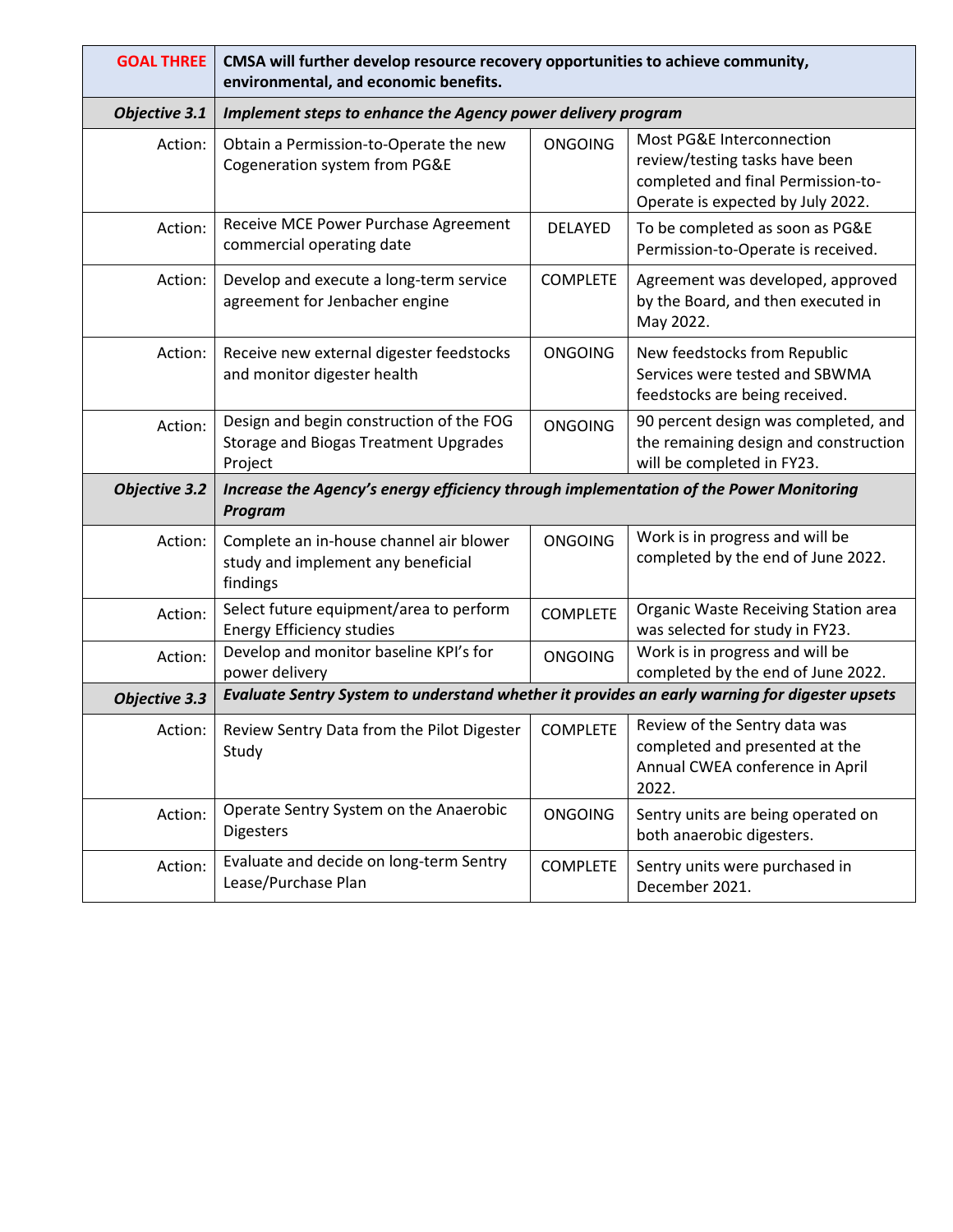| <b>GOAL FOUR</b>     | CMSA will be a leader and/or an active participant in collaborative efforts to address industry<br>and community challenges and opportunities. |                 |                                                                                                                                                                                                                                                                                                                                                                                          |  |
|----------------------|------------------------------------------------------------------------------------------------------------------------------------------------|-----------------|------------------------------------------------------------------------------------------------------------------------------------------------------------------------------------------------------------------------------------------------------------------------------------------------------------------------------------------------------------------------------------------|--|
| Objective 4.1        | Collaborate with stakeholders on programs to comply with CALRecycle's regulations on<br>diverting organics from landfills                      |                 |                                                                                                                                                                                                                                                                                                                                                                                          |  |
| Action:              | Serve as the Bay Area Biosolids Coalition<br>lead agency                                                                                       | <b>COMPLETE</b> | CMSA served as Lead Agency and<br>monitored BABC activities.                                                                                                                                                                                                                                                                                                                             |  |
| Action:              | Participate in Las Gallinas Valley Sanitary<br>District land application evaluation                                                            | <b>ONGOING</b>  | LGVSD completed and distributed a<br>biosolids land application report, and<br>later decided to evaluate a LGVSD<br>specific composting facility. This<br>decision may change after the hiring<br>of their new GM.                                                                                                                                                                       |  |
| Action:              | Support Marin Sanitary Service's Organic<br>Recovery Program expansion                                                                         | <b>ONGOING</b>  | MSS gave a presentation at the<br>February 2022 Board meeting on the<br>planned expansion of their F2E<br>program to comply with SB 1382<br>landfill organic diversion<br>requirements. A revised F2E<br>Agreement is in development.                                                                                                                                                    |  |
| <b>Objective 4.2</b> | Promote interagency coordination of projects and initiatives                                                                                   |                 |                                                                                                                                                                                                                                                                                                                                                                                          |  |
| Action:              | Expand CMSA's existing recycled water<br>use program                                                                                           | <b>ONGOING</b>  | CMSA has requested RWB<br>authorization to deliver recycled water<br>for sewer line flushing from the<br>headwork's fill station and a new<br>station at the SQJB site, and to remove<br>the DO requirement from the CCT fill<br>station to allow for additional uses.<br>The RWB has acknowledged receiving<br>the request and has not provided any<br>direction or made any decisions. |  |
| Action:              | Support SD2 Master Plan activities                                                                                                             | <b>COMPLETE</b> | SD2 Master Plan support activities<br>were completed.                                                                                                                                                                                                                                                                                                                                    |  |
| Action:              | Support RVSD with the<br>transition/annexation of SQVSMD                                                                                       | <b>DELAYED</b>  | On hold pending direction from<br>RVSD/County.                                                                                                                                                                                                                                                                                                                                           |  |
| Action:              | Construct the San Quentin Pump Station<br>Generator and Exhaust Fan Upgrades                                                                   | <b>ONGOING</b>  | Generator and APS were installed, and<br>the new exhaust fan system<br>construction is almost complete.                                                                                                                                                                                                                                                                                  |  |
| Objective 4.3        | Initiate a Tertiary Recycled Water Predesign Study                                                                                             |                 |                                                                                                                                                                                                                                                                                                                                                                                          |  |
| Action:              | Select recycled water consultant                                                                                                               | <b>COMPLETE</b> | Kennedy Jenks and Carollo were<br>selected.                                                                                                                                                                                                                                                                                                                                              |  |
| Action:              | Analyze effluent water quality data                                                                                                            | <b>COMPLETE</b> | Data review was completed by the<br>consultants and used in the reports.                                                                                                                                                                                                                                                                                                                 |  |
| Action:              | Prepare a Tertiary Predesign Report                                                                                                            | <b>COMPLETE</b> | Truck Fill Station Predesign and DPR<br>Evaluation reports were completed<br>and presented to the Board in the<br>spring of 2022.                                                                                                                                                                                                                                                        |  |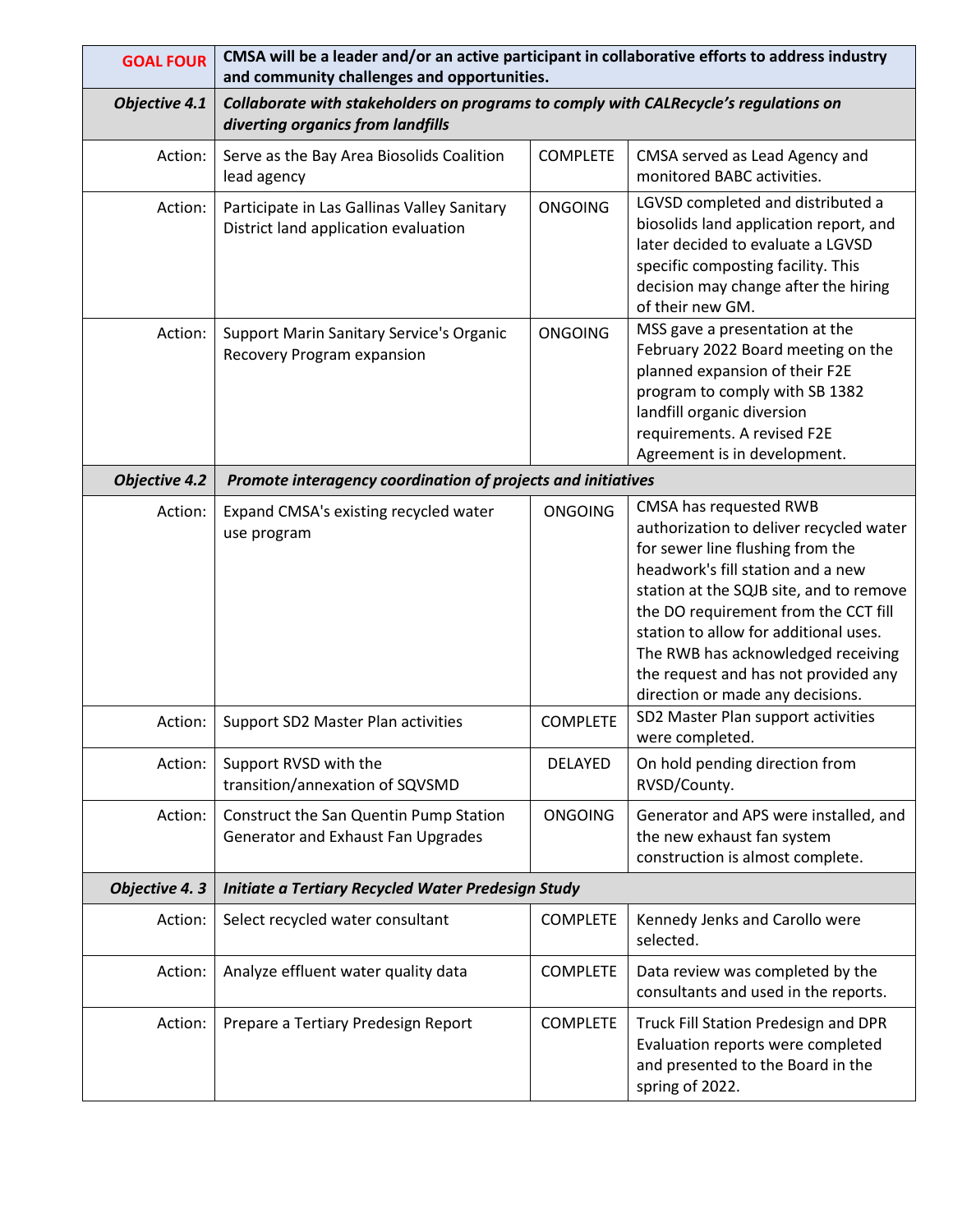| <b>GOAL FIVE</b>     | CMSA will attract and retain high quality employees by engaging staff, fostering professional<br>development, valuing diversity, and promoting a culture of safety. |                 |                                                                                                                                                                                                                                                                      |  |
|----------------------|---------------------------------------------------------------------------------------------------------------------------------------------------------------------|-----------------|----------------------------------------------------------------------------------------------------------------------------------------------------------------------------------------------------------------------------------------------------------------------|--|
| <b>Objective 5.1</b> | <b>Educate employees on Agency benefits</b>                                                                                                                         |                 |                                                                                                                                                                                                                                                                      |  |
| Action:              | Provide Employee Assistance Program<br>presentations                                                                                                                | <b>COMPLETE</b> | Online webinars are emailed to staff<br>monthly and a virtual presentation on<br>mental health was held in May 2022.                                                                                                                                                 |  |
| Action:              | Schedule an onsite retirement consultant<br>to discuss investment funds and options                                                                                 | <b>COMPLETE</b> | Consultants from Mission Square and<br>Nationwide were onsite in February<br>2022.                                                                                                                                                                                   |  |
| <b>Objective 5.2</b> | Promote a culture of leadership and professional growth to attract and develop qualified and<br>skilled employees                                                   |                 |                                                                                                                                                                                                                                                                      |  |
| Action:              | Evaluate and implement existing<br>departmental succession planning<br>documents                                                                                    | <b>COMPLETE</b> | All known staff retirements and<br>separations have been accounted and<br>planned for.                                                                                                                                                                               |  |
| Action:              | Evaluate and implement training and<br>development options                                                                                                          | <b>ONGOING</b>  | Existing operation and maintenance<br>training strategies are being reviewed<br>regarding generational learning styles,<br>then departmental development<br>checklists will be updated accordingly,<br>and staff will be trained using the new<br>documents in FY23. |  |
| <b>Objective 5.3</b> | Enhance employee work culture                                                                                                                                       |                 |                                                                                                                                                                                                                                                                      |  |
| Action:              | Hold an Agency barbeque and holiday                                                                                                                                 |                 |                                                                                                                                                                                                                                                                      |  |
|                      | party                                                                                                                                                               | <b>COMPLETE</b> | Holiday party held in December and<br>BBQ for a retiring employee was held<br>in May 2022.                                                                                                                                                                           |  |
| Action:              | Submit applications for industry awards                                                                                                                             | <b>COMPLETE</b> | CWEA award applications were<br>submitted, and several regional and<br>start awards were received.                                                                                                                                                                   |  |
| Action:              | Conduct an employee benefit survey                                                                                                                                  | <b>COMPLETE</b> | Survey was conducted in March 2022                                                                                                                                                                                                                                   |  |
| Action:              | Optimize the utility of the electronic<br>bulletin board system                                                                                                     | <b>ONGOING</b>  | Survey regarding the bulletin board<br>performance was completed in May<br>2022, and survey results are being<br>evaluated.                                                                                                                                          |  |
| <b>Objective 5.4</b> | Maintain a safe and secure work<br>environment                                                                                                                      |                 |                                                                                                                                                                                                                                                                      |  |
| Action:              | Install additional audible/visual evacuation<br>alarms                                                                                                              | <b>ONGOING</b>  | Evaluation of additional evacuation<br>alarms is ongoing.                                                                                                                                                                                                            |  |
| Action:              | Install a weld shop articulating fume<br>collector vent                                                                                                             | <b>COMPLETE</b> | Fume collector vent system was<br>installed and is in use.                                                                                                                                                                                                           |  |